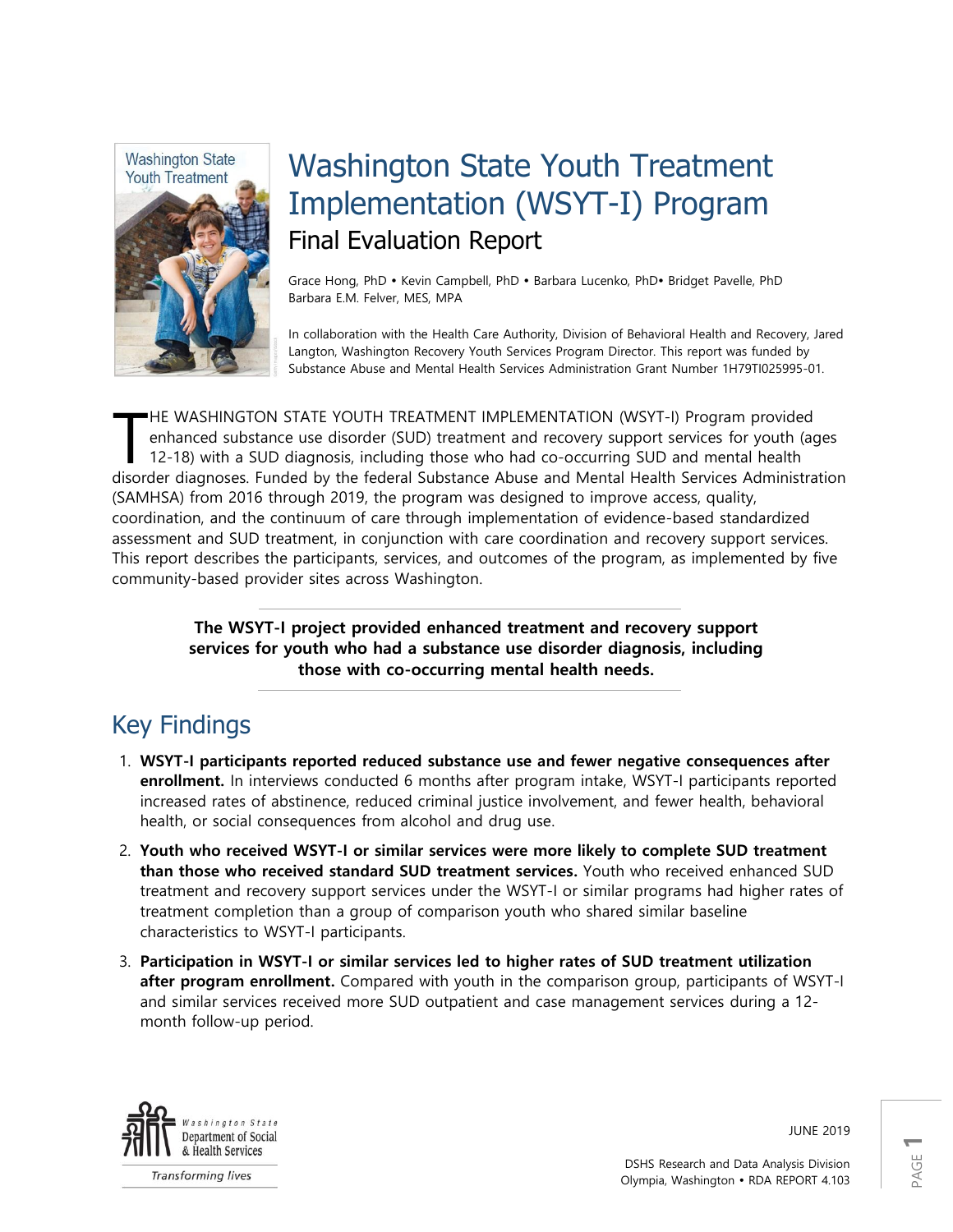# Washington State Youth Treatment Implementation Program

The Washington State Health Care Authority (HCA), Division of Behavioral Health and Recovery (DBHR) received a grant from SAMHSA to implement the Washington State Youth Treatment Implementation (WSYT-I) program. The overall objectives of the project were to improve health outcomes for youth with SUD treatment needs and expand the qualified workforce for youth SUD treatment. The program provided enhanced SUD treatment and recovery support services through: 1) the use of an evidencebased standardized assessment tool called Global Appraisal of Individual Needs (GAIN); 2) implementation of a family centered evidence-based practice called Adolescent Community Reinforcement Approach (A-CRA); and 3) care coordination and recovery support services. The WSYT-I grant also supported infrastructure improvements such as workforce development and developing payment strategies for evidence-based practices in the current funding environment. This evaluation report focuses on outcomes of youth who received enhanced SUD treatment and recovery support services from the WSYT-I program.

| <b>Cumulative Enrollment</b><br>As of September 2018 |     |  |
|------------------------------------------------------|-----|--|
| Site                                                 |     |  |
| True North (Grays Harbor)                            | 120 |  |
| True Star (Clallam)                                  | 117 |  |
| <b>Center for Human Services</b>                     | 106 |  |
| (King)                                               |     |  |
| Consejo (King)                                       | 103 |  |
| Excelsior (Spokane)                                  | 88  |  |
| TOTAL<br>534                                         |     |  |

Four community-based provider sites in Clallam, Grays Harbor, and King Counties began offering WSYT-I enhanced services in 2016. A fifth site in Spokane County joined the program in 2017. While the four initial sites implemented the full package of evidence-based assessment, evidence-based treatment, and recovery support services, the fifth site only provided care coordination and recovery support services in addition to standard treatment services. Two provider sites, True Star in Clallam County and True North in Grays Harbor County, participated in the earlier SAMHSA-funded Substance Abuse Treatment Enhancement and Dissemination (SAT-ED) Program, which provided similar enhanced services from 2013 to 2016 (Pavelle, et al., 2016).

### FIGURE 1 WSYT-I Participating Sites Total Enrollment = 534



PAGE **2**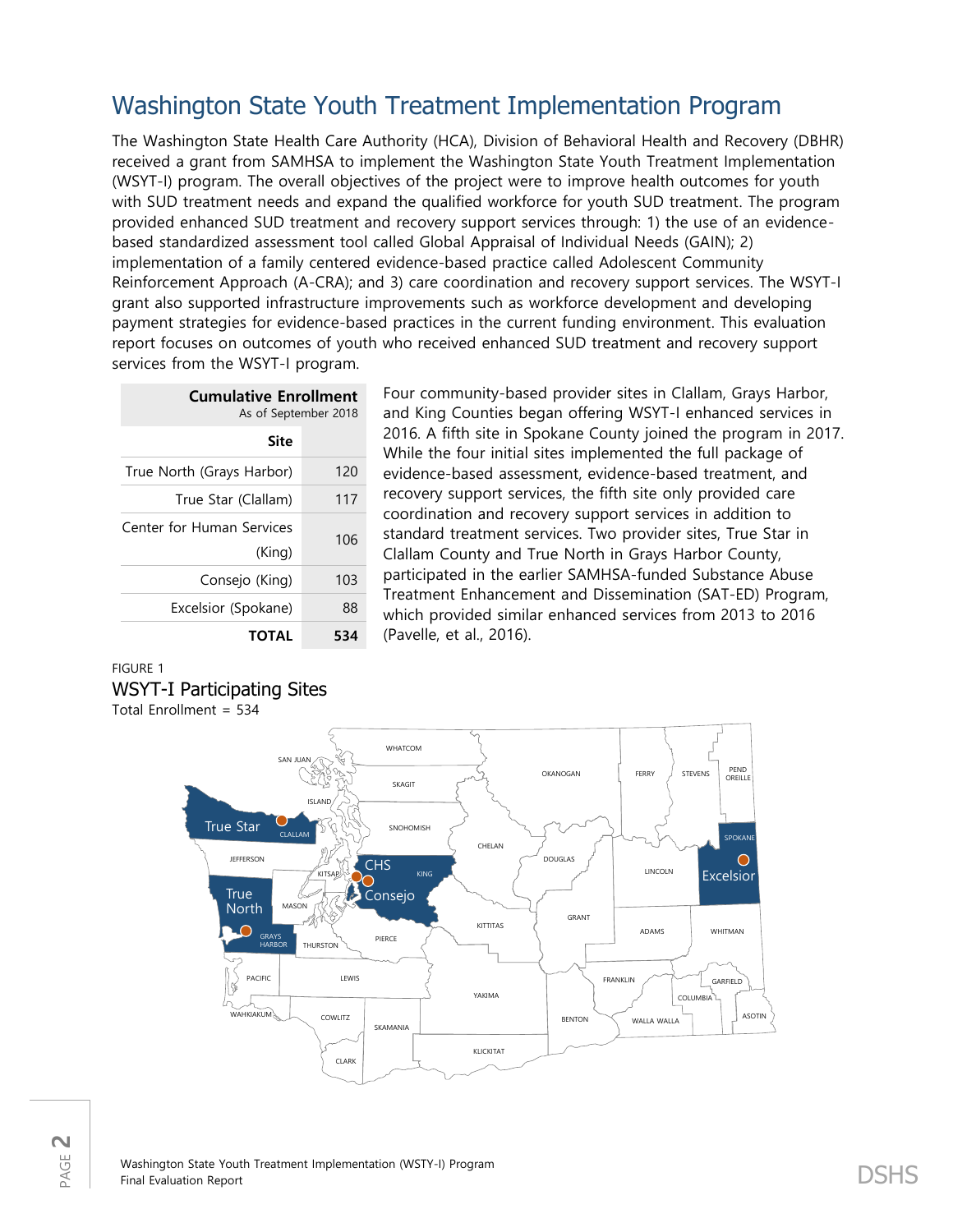# **Participant Characteristics**

A total of 534 participants enrolled in the WSYT-I program between January 2016 and September 2018. This does not include participants who initially enrolled but failed to engage in any WSYT-I services. All participants exited the program as of March 2019. Demographic information was available for about 90 percent of the participants from Washington's Integrated Client Database. Across all WSYT-I sites, participant age ranged from 12 to 18. About half of the participants were 15 or 16. Participants were more likely to be male than female (59 percent vs. 41 percent). The two rural sites in Grays Harbor and Clallam counties had a more balanced gender composition, while the urban sites in King and Spokane counties enrolled more male participants than female participants.

More than half (55 percent) of participants were minorities. Participants of Hispanic origin accounted for 27 percent of the program enrollees. About 12 percent of participants were African Americans, and 17 percent were American Indian/Alaskan Native. Asian and Pacific Islander youth accounted for 8 percent of participants. The two sites in the urban areas of King County, which served a more diverse population than other sites, enrolled more minority participants than white participants. One of the two sites enrolled predominantly Hispanic youth. The large number of minority youth enrolled in the WSYT-I program is consistent with the program's service goals.

Sexual orientation information was available for 430 of the 534 participants (81 percent). Among all participants, 42, or 8 percent reported being gay, lesbian, bisexual, or questioning.

FIGURE 2

## **Demographics**

Total Enrollment = 534



\*Note that the total of all four groups exceeds 266 (55 percent) because several youth are members of more than one racial/ethnic group.

n = 132 80 57 36

True Star 37% CHS 67% Consejo 95% Excelsior 42%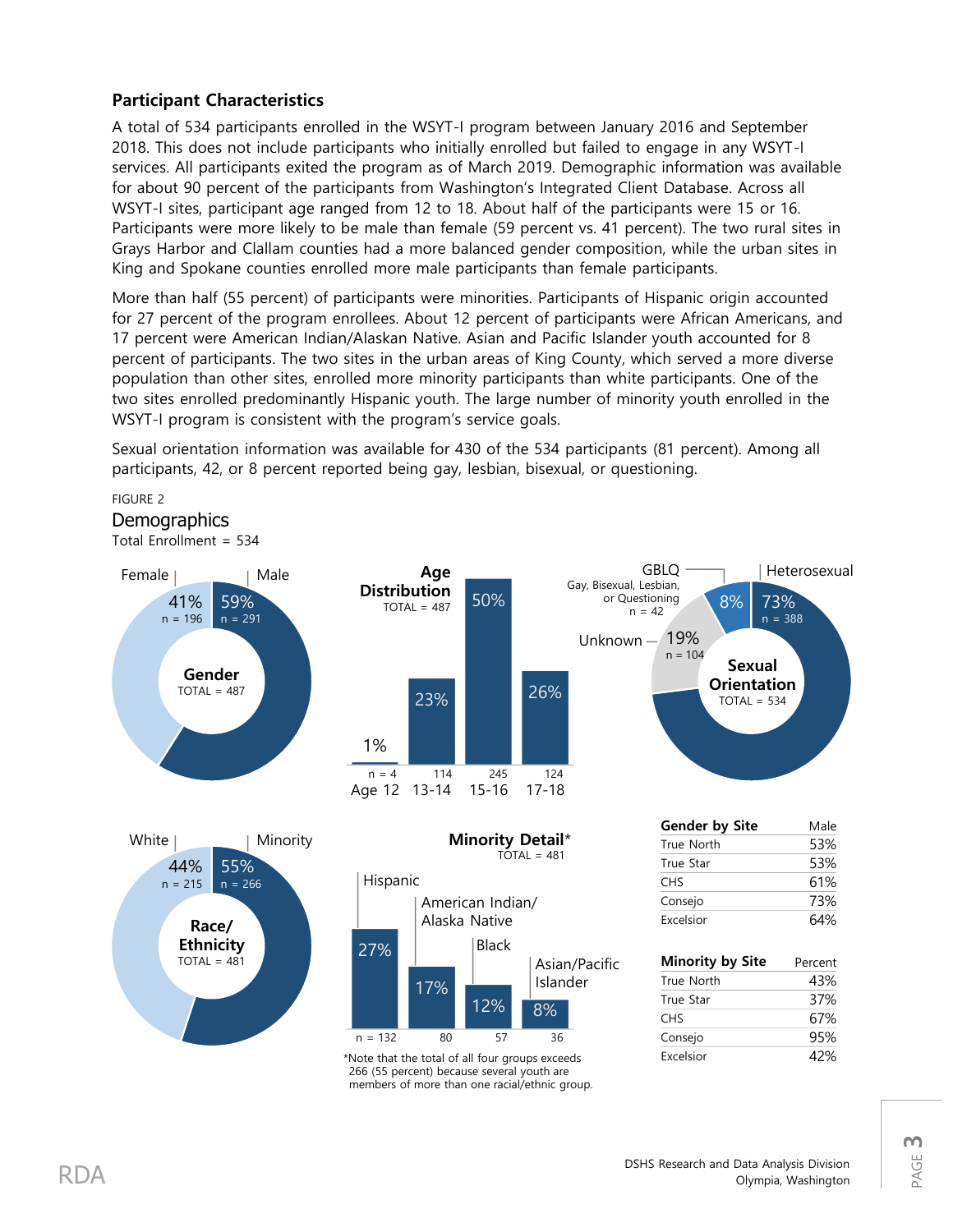## **Behavioral Health Characteristics**

Marijuana and alcohol were the most commonly used substances among WSYT-I participants at baseline, based on Government Performance Results Act (GPRA) intake interviews. About 72 percent of participants reported using marijuana during the 30 days prior to intake, compared to 42 percent who reported using alcohol. Other types of substances were used by a considerably smaller number of participants. About 6 percent of the participants reported using meth or other amphetamines, 6 percent reported using opioids, and 11 percent reported using other drugs.<sup>1</sup> These patterns were similar across all WSYT-I sites.

One priority of the WSYT-I program was to enhance treatment and recovery support for youth with co-occurring SUD and mental health disorders. Overall, 64 percent of WSYT-I participants reported poor mental health status before entering the program during GPRA intake interviews. <sup>2</sup> There was considerable variation across sites regarding baseline mental health status. In Excelsior (Spokane), which served predominantly youth with co-occurring conditions, 99 percent of the participants reported poor mental health during the 30-day period prior to enrollment. The two sites located in urban King County had lower percentages of participants with poor mental health status at baseline than other sites. About 25 percent of participants from Consejo and 43 percent of participants from CHS reported poor mental health at baseline.

### FIGURE 3

## Mental Health Status and Substance Use

Total Enrollment = 534



### **WSYT-I Services**

Four of the five community-based WSYT-I sites implemented Global Appraisal of Individual Needs (GAIN) assessments and provided treatment following the Adolescent Community Reinforcement Approach (A-CRA). GAIN is a biopsychosocial assessment developed to collect an individual's information on substance use, risk behaviors, mental health, living situation, service utilization, and an array of other domains. The assessment is a validated tool to evaluate the severity of SUD problems and support treatment placement and planning (Gray et al., 2018). The A-CRA program is an SUD treatment model that assists youth to achieve and maintain abstinence by providing family, social,

l <sup>1</sup> Opioids include heroin, prescription opioids, and non-prescription methadone. Amphetamines include both methamphetamines and other amphetamines (e.g., Uppers, Speed, Ice, Chalk, Crystal, Glass, Fire, Crank). Other drugs include cocaine, hallucinogens, tranquilizers, inhalants, and other illegal drugs. Percentages do not sum to 100% because one client may use more than one type of substance.

<sup>&</sup>lt;sup>2</sup> Self-reported any day during the past 30 days with experiences of serious depression, anxiety, hallucinations, trouble focusing or remembering, trouble controlling violent behavior, attempted suicide, or has been prescribed medication for psychological/emotional problems, not due to alcohol and substance use.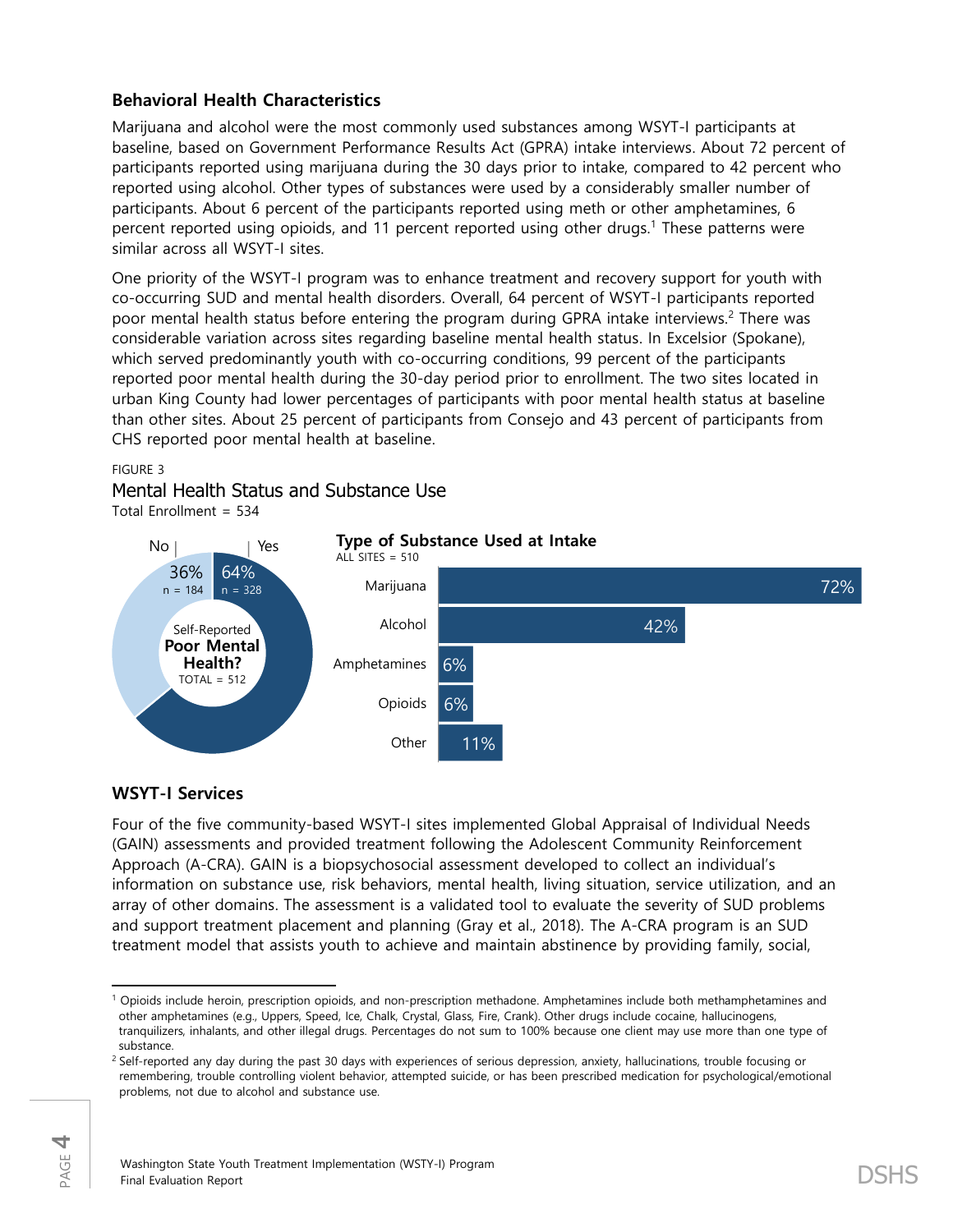educational, and vocational reinforcers that make the alcohol- and drug-free life style more rewarding (NIDA, 2014). A-CRA was designated in SAMHSA's National Registry of Evidence-based Programs and Practices (NREPP) as an evidence-based practice for youth in SUD treatment, and was one of the programs that had received the most funding support from SAMHSA to address adolescent substance use disorders (Hunter, et al., 2017).

All five sites provided recovery support services to participating youth. These services, as defined by DBHR's Recovery Support Services – Adolescent Substance Abuse (RSS-ASA) manual, are "non-clinical services that assist individuals and families to recover from alcohol and drug problem." The WSYT-I program funds a recovery support service coordinator at each provider site to oversee participants' recovery processes, maintain regular contact with participants and families, assess participants' needs, and facilitate the delivery of individualized services. The program provides a broad array of recovery support services that aim to provide "person-centered services that address the unique needs of youth participating in or transitioning out of formal treatment services in their community."<sup>3</sup>

| Youth Receiving Individualized<br><b>Recovery Support Services</b> |              |         |  |
|--------------------------------------------------------------------|--------------|---------|--|
| Site                                                               | <sup>N</sup> | $\%$    |  |
| True North (Grays Harbor)                                          |              | 106 88% |  |

| TOTAL                               | 381 | 71% |
|-------------------------------------|-----|-----|
| Excelsior (Spokane)                 | 62  | 71% |
| Consejo (King)                      | 44  | 43% |
| Center for Human Services<br>(King) | 61  | 58% |
| True Star (Clallam)                 | 108 | 92% |
|                                     |     |     |

We collected data on the types and costs of recovery support services provided to WSYT-I participants. In total, 381 WSYT-I participants (71 percent) received at least one individualized recovery support service after enrolling in the WSYT-I program. Figure 4 shows the range of services received by WSYT-I participants. The most common types of recovery support services were alcohol- or drug-free activities (e.g. group field trips and gym memberships) and basic needs support (e.g. food and clothing). Over half of participants received these two types of services. A total of 169 participants (32 percent) received transportation support (e.g., bus passes and gas cards).

Among participants who received any recovery support services, the average cost of services was \$521. Providers reported the highest per-client cost on alcohol- and drug-free activities, basic needs and other recovery support services.

### FIGURE 4

## Recovery Support Services

Total Enrollment = 534



 $\overline{\phantom{a}}$ <sup>3</sup> Recovery Support Services – Adolescent Substance Abuse (RSS-ASA): Recovery Support Services Guidelines. Developed by Division of Behavioral Health and Recovery, Washington State Health Care Authority.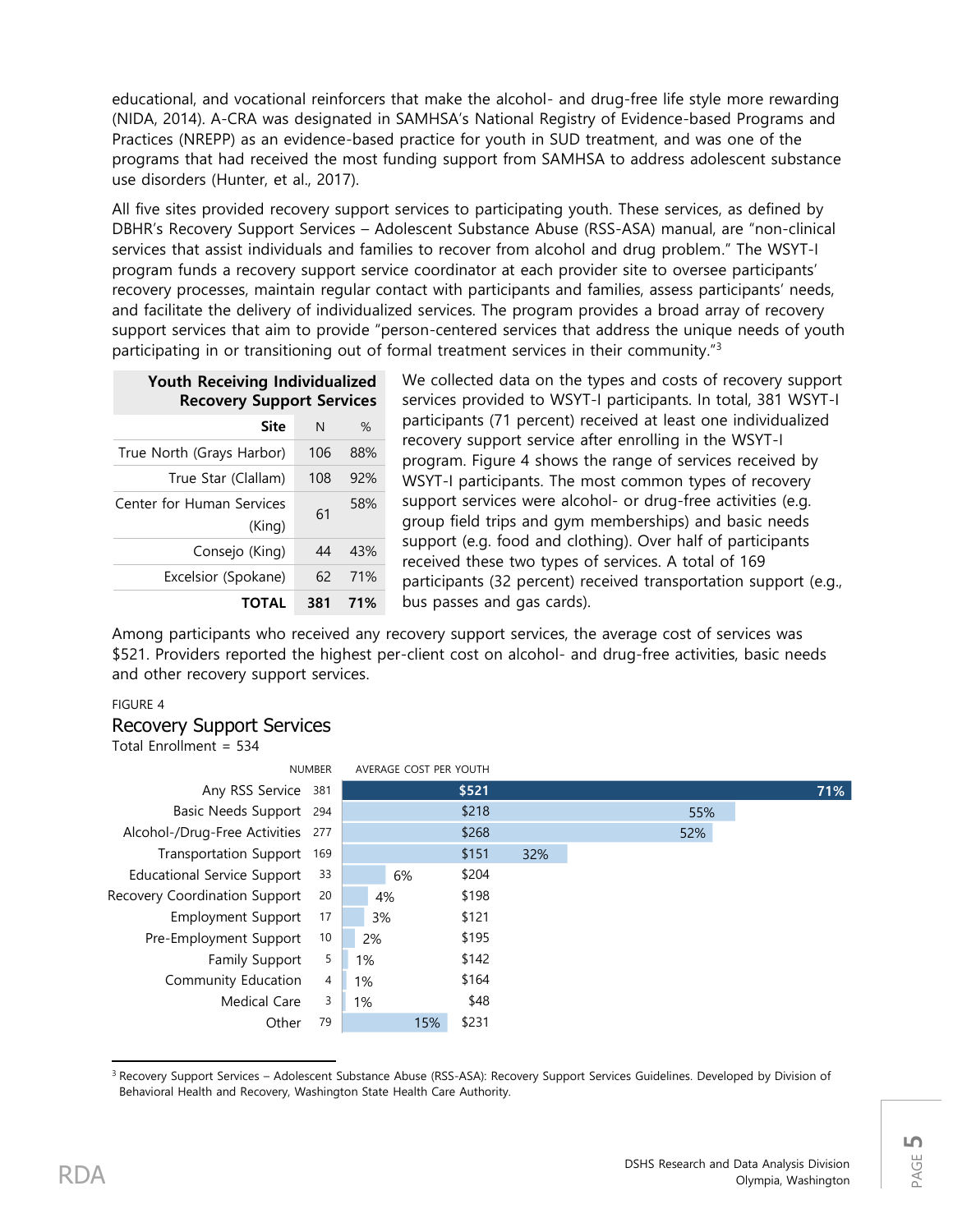# Self-Reported Outcomes

Self-reported outcomes were available for WSYT-I participants who were interviewed using Government Performance Results Act (GPRA) tools as part of SAMHSA's performance measurement requirements of the grant. Participants were interviewed at baseline, 6 months post-baseline, and discharge. This section of the report summarizes findings comparing the outcomes from participants' intake interviews with reassessments 6 months after intake. Analyses were restricted to participants who reported outcomes at both intake and 6-month follow-up interviews.

Overall, participants reported increased rates of abstinence, reduced health and social consequences from alcohol and drug use, and less criminal justice involvement. At intake, 22 percent of the participants reported no alcohol or drug use during the 30 days before intake. The rates of abstinence more than doubled to 53 percent at 6-month post-baseline reassessments. Regarding consequences of alcohol and drug use, about two out of three participants reported no health, behavioral, or social consequences due to substance use at baseline. This rate improved to 84 percent at 6-month reassessments, representing an increase of 27 percent. A total of 79 percent of the participants reported no criminal justice involvement at baseline. The rates improved to 88 percent at reassessments. These changes were statistically significant (p<0.01). We did not find significant changes on other GPRA performance measures assessed (see Appendix Table 1).

### FIGURE 5

# Self-reported Abstinence, Crime, Social and Health Consequences

Total Enrollment = 534

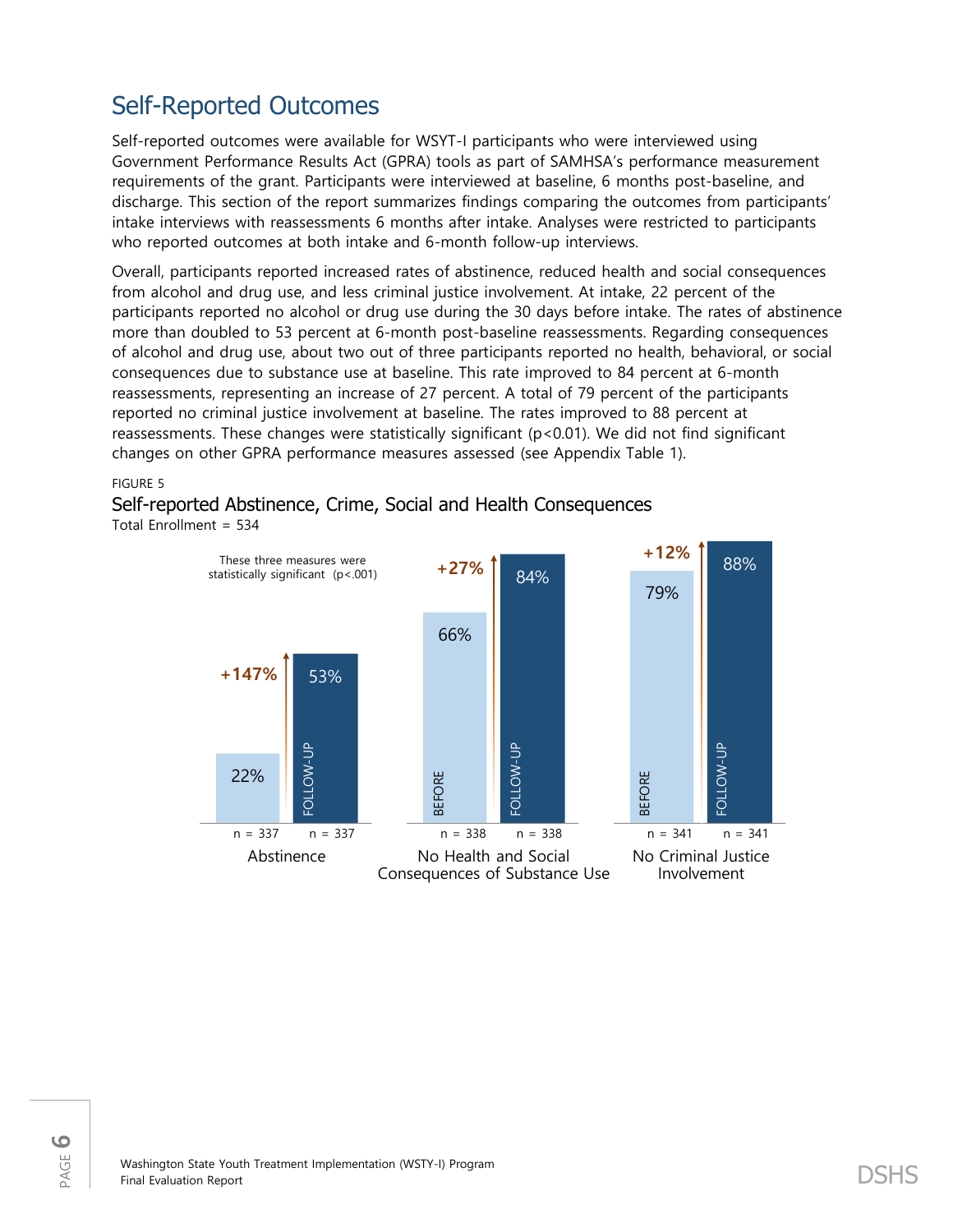# Impact Evaluation: WSYT-I and SAT-ED

In the impact evaluation, we examined the outcomes of WSYT-I participants compared with those in a comparison group constructed through statistical matching. To ensure that we had available administrative data prior to and after WSYT-I enrollment, we limited the impact evaluation to WSYT-I participants who received Medicaid or SCHIP benefits, and those who had at least a 12-month followup data availability. Specifically, we included 179 WSYT-I participants who:

- Enrolled in WSYT-I between January 2016 and September 2017;
- Had an SUD treatment episode within 45 days of enrollment;
- Received Medicaid or SCHIP coverage for at least one month in 12-month windows both before and after enrollment in WSYT-I; and
- Received WSYT-I services in the four provider sites that offered evidence-based assessment and treatment, as well as recovery support services. Participants served by Excelsior Treatment Center in Spokane did not receive evidence-based assessment (GAIN) or treatment (A-CRA), and therefore were not included in the impact evaluation.

Prior to WSYT-I program, Washington State implemented the SAT-ED program, which also offered GAIN assessment, A-CRA based treatment, and recovery support services. The SAT-ED impact evaluation found that SAT-ED participants were significantly more likely to complete SUD treatment when compared with a matched comparison group. The participants also showed promising improvements in key outcome indicators in employment and juvenile justice involvement, although these promising program effects were not statistically significant (Pavelle et al., 2016). The two provider sites which offered SAT-ED services also participated in the WSYT-I program.

Because the WSYT-I and SAT-ED programs offered very similar services, we included 190 SAT-ED participants in the impact evaluation to form a combined WSYT-I/SAT-ED treatment group. Due to increased statistical power, the larger combined sample gave us a better chance of detecting program effects than a smaller sample would have allowed.

The WSYT-I/SAT-ED group included a total of 363 youth. Propensity score matching methods were used to construct a comparison group (n=363) with youth who entered into publicly funded outpatient SUD treatment during the same quarter as the WSYT-I/SAT-ED group youth. The WSYT-I/SAT-ED and comparison groups were matched based on demographic characteristics, substance use and mental health history, behavioral health and physical health service utilization, criminal justice involvement, and other baseline indicators (see Appendix Table 2). This section of the report presents findings from the impact evaluation by comparing the outcomes of the WSYT-I/SAT-ED group and the comparison group.

# **Substance Use Disorder Treatment Episode Measures**

The quality and success of the current episode of outpatient SUD treatment was measured using Washington Circle measures, including treatment initiation and engagement (Garnick et al., 2009). Past research has demonstrated that these metrics, which measured the frequencies and timeliness of services received, were associated with successful treatment outcomes (Garnick et al., 2012). Additionally, we examined the completion rates of the current SUD treatment episode.

Figure 6 shows the outcomes of the SUD treatment episode that WSYT-I and SAT-ED participants experienced when enrolled in SYT-I and SAT-ED. A total of 75 percent of the participants met initiation standards, and 61 percent met engagement standards. The rates of successful initiation and engagement for WSYT-I and SAT-ED participants were not significantly different from those of the comparison group. Among the participants who had treatment discharge data, the results indicated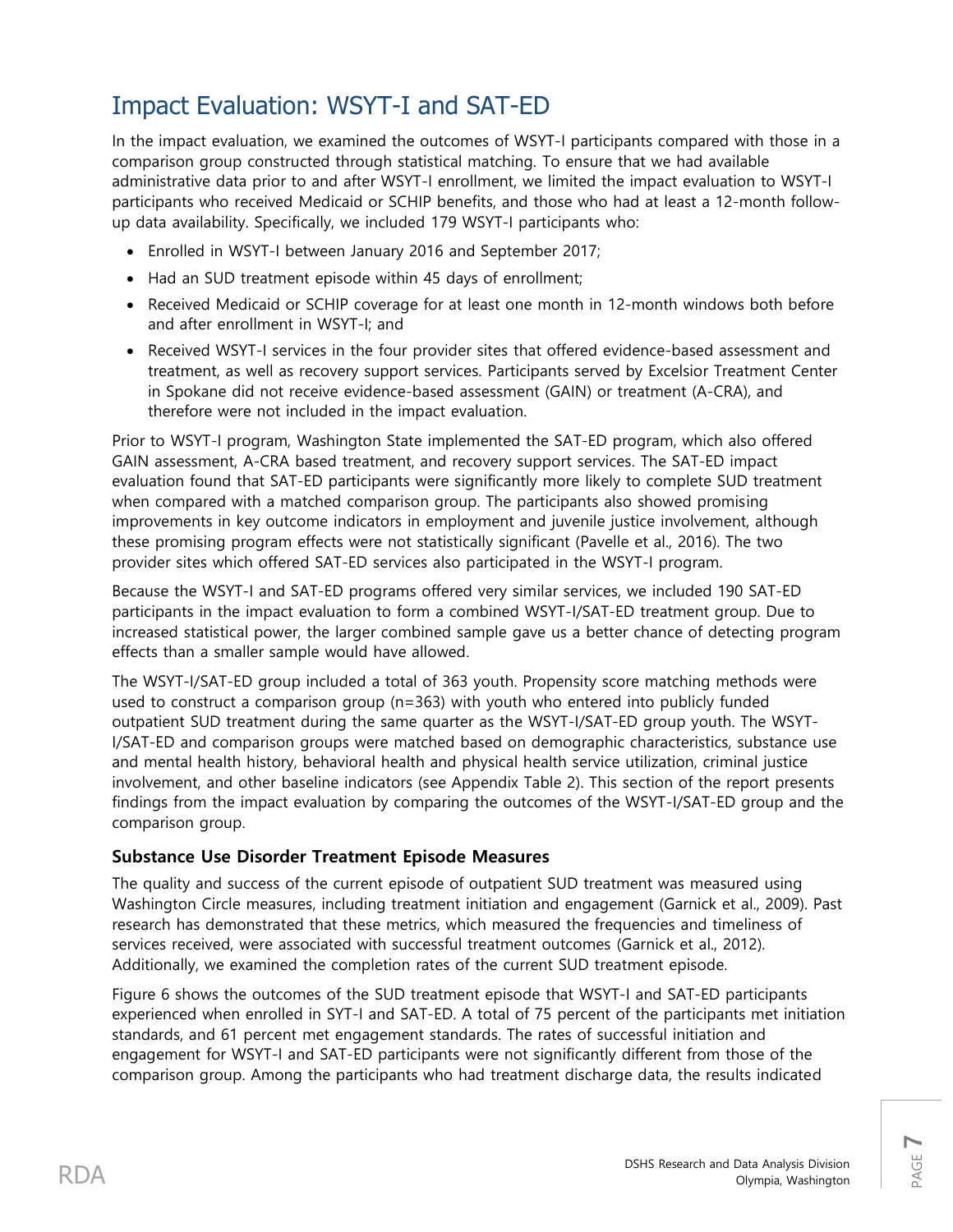that WSYT-I and SAT-ED participants were more likely to be discharged as completing treatment than the comparison group (46 percent vs. 31 percent). The difference in treatment completion rates between the two groups was statistically significant  $(p < 01)$ .

### FIGURE 6





**Initiation** – Client received at least one additional outpatient SUD treatment service within 14 days of intake.

**Engagement** – Client received at least two additional outpatient SUD treatment services within in 30 days after initiation.

**Completion** – Client was discharged as completing treatment. Discharge status was not available for all STY-I, SAT-ED, and comparison group members due to non-reporting. Only matched pairs with known discharge status were included in this analysis. Baseline characteristics not balanced between the two groups (ASMD>.2) were included as control variables when we tested statistical significance. Reported rates of completion for matched pairs are shown above.

# **Substance Use Disorder Treatment Utilization**



We examined the difference-in-difference in SUD treatment utilization rates for SYT-I and SAT-ED participants and the comparison youth. Results indicated that participation in the WSYT-I and SAT-ED programs led to increased utilization of SUD outpatient treatment services.

- During the 12-month period prior to enrollment, 28 percent of the WSYT-I/SAT-ED group and 29 percent of the comparison group received SUD outpatient services.
- During the 12-month follow-up period, 99 percent of the WSYT-I/SAT-ED group and 96 percent of the comparison group received SUD outpatient service.
- The difference-in-difference of 3 percentage points was statistically significant.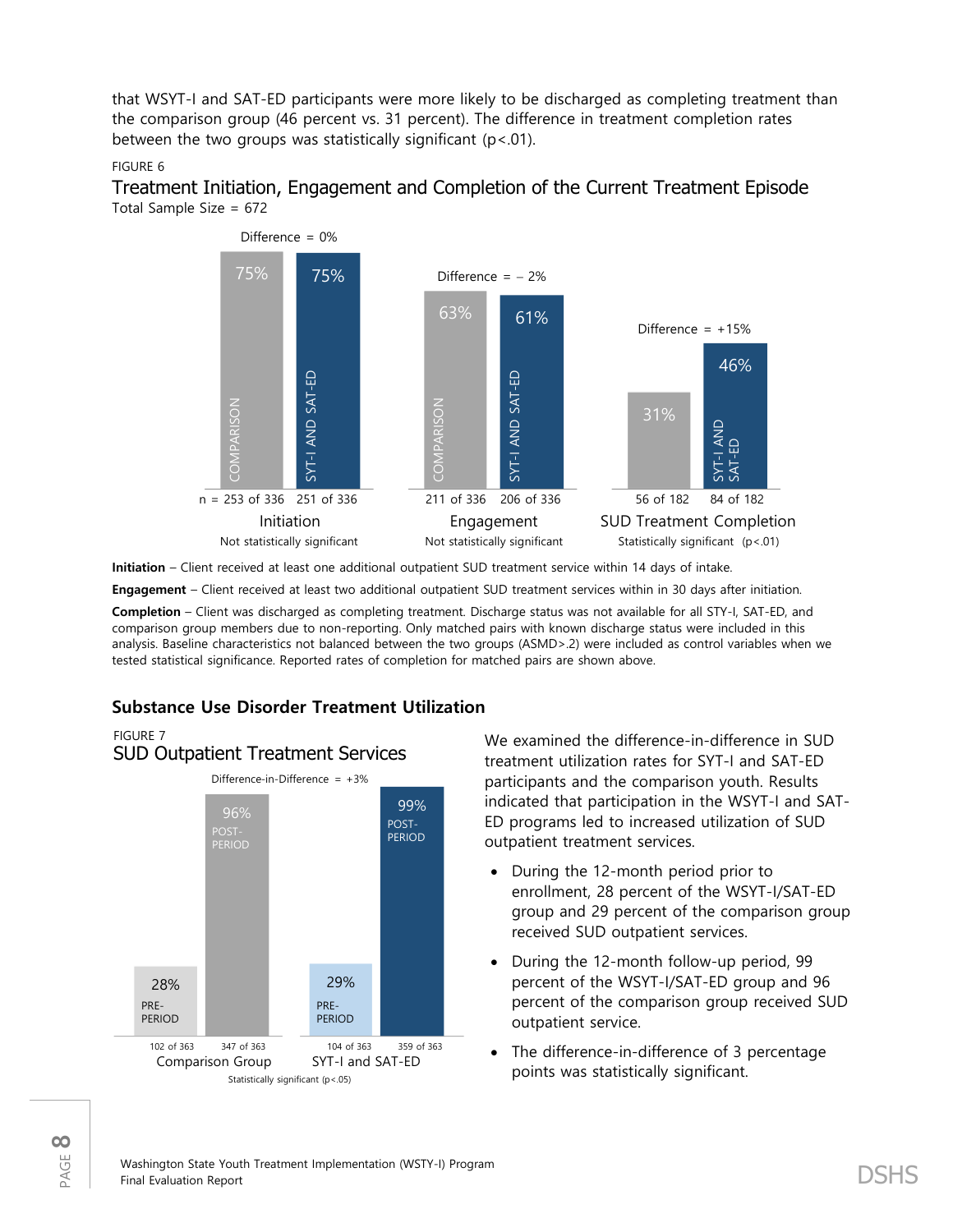Compared with the pre-enrollment period, the WSYT-I/SAT-ED group also had a greater increase in case management services in the follow-up period than the comparison group.

- During the 12 months prior to enrollment, fewer than 25 percent of both the SYT-I/SAT-ED group and the comparison group received any SUD case management service.
- During the 12-month follow-up period, slightly more than half of the comparison group had SUD case management, while 85 percent of the WSYT-I/SAT-ED group received such services.
- The difference-in-difference of 26 percentage points indicated that participation in WSYT-I/SAT-ED significantly increased the utilization of case management services.

For both the WSYT-I/SAT-ED and the comparison groups, more youth received SUD residential treatment during the follow-up period than the pre-enrollment period. The increase was slightly smaller among the STY-I/SAT-ED youth than among the comparison youth. The difference, however, was not statistically significant.

### FIGURE 8

# SUD Case Management and Residential Treatment Services



# **Q. What is a Difference-in-Difference?**

Difference-in-differences (DID) are calculated as the difference in change overtime between the treatment and comparison groups. For example, to calculate the DID of case management service utilization, we followed the steps below:

- Calculate pre-post change in case management utilization rate of the WSTY-I/SAT-ED group: 24% in pre-period and 85% in the post period  $= +61\%$
- Calculate pre-post change in case management utilization rate of the comparison group: 21% in pre-period and 56% in post-period  $= +35%$
- Calculate the difference-in-difference:

 $(+61\%) - (+35\%) = 26\%$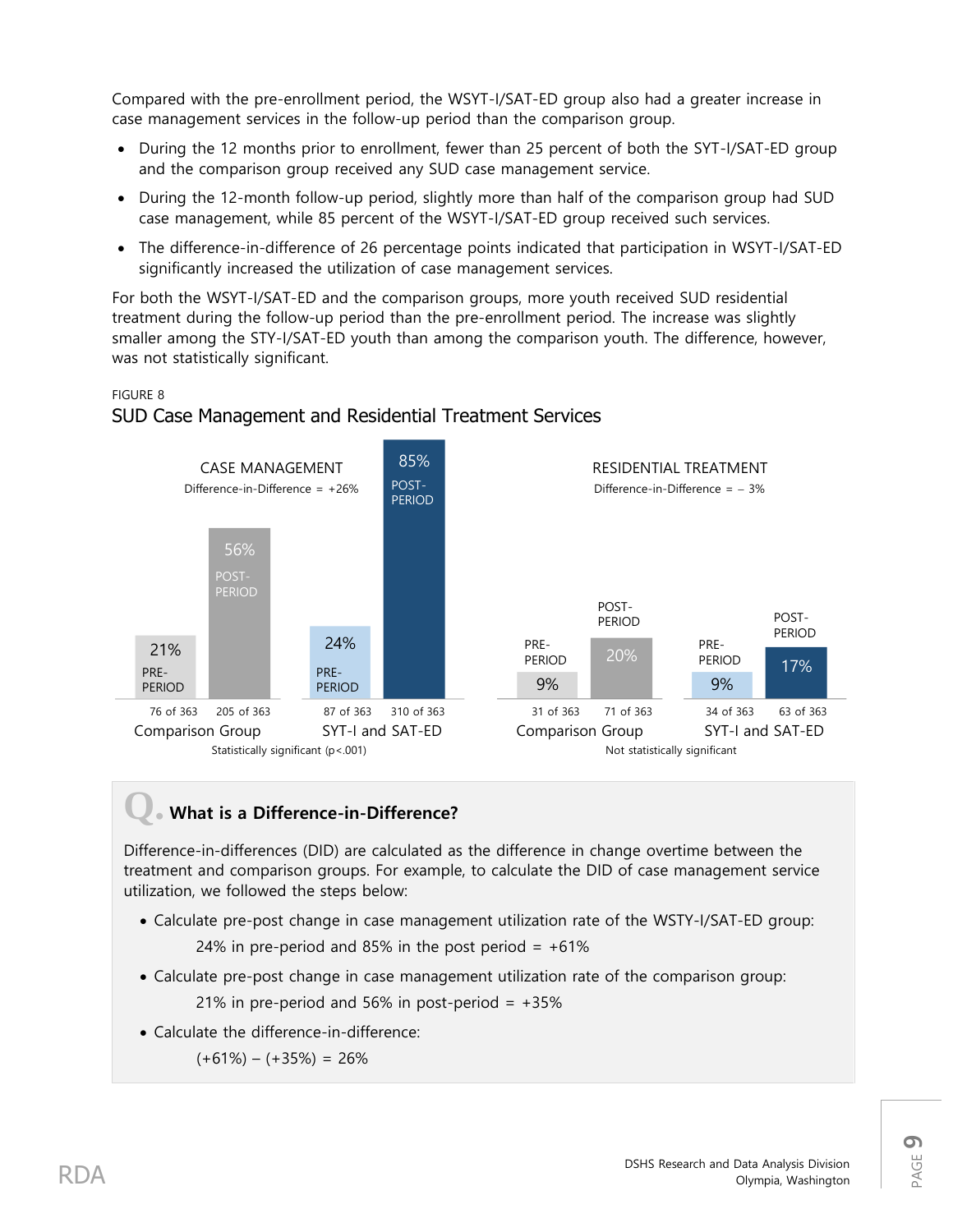## **Medical Utilization**

We examined the utilization of medical services of WSYT-I/SAT-ED participants and the comparison group members. Overall, the WSYT-I and SAT-ED participants had rates of utilization comparable to those of the comparison group. Inpatient hospitalization was uncommon among both groups, and the rates remained stable in the pre-enrollment and follow-up periods. We did not find statistically significant differences in outpatient ER visits between the two groups  $(p=0.47)$ .



# **Criminal Justice Involvement**

To evaluate the impact of WSYT-I/SAT-ED services on criminal justice involvement, criminal charges before and after program enrollment were analyzed. We also examined criminal charges related to alcohol and drug use, which may include offenses such as driving under the influence (DUI), drug possession and drug delivery. Both the WSYT-I/SAT-ED and comparison groups had fewer charges in the 12-month follow-up period compared to the pre-enrollment period. The difference in reduction between the two groups was not statistically significant.

### FIGURE 10

### Any Type of Charge and Alcohol/Drug Related Charges

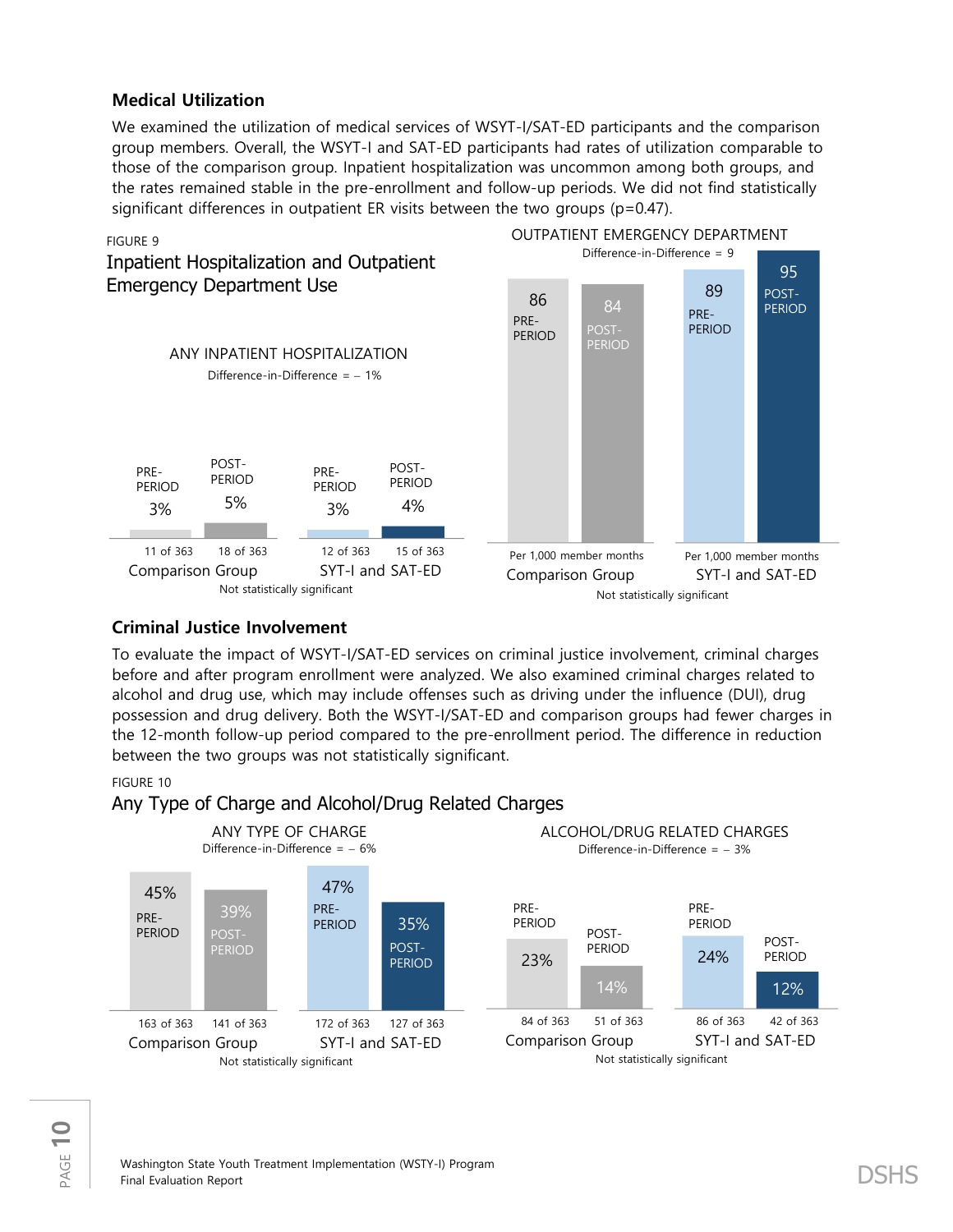# **Employment Income**



For participants ages 15 or older, we examined their employment income before and after enrollment. As expected, more youth reported employment income during the 12-month follow-up period than the 12 month baseline period. The increase in the percentage of individuals with employment earnings was comparable between the WSYT-I/SAT-ED group and the comparison group.

# **Discussion**

This report summarizes the demographic characteristics, services received, and outcomes of a group of youth who participated in the WSYT-I program and received enhanced SUD treatment and recovery support services. We also present findings from an impact evaluation, which compared the outcomes of youth participating in the WSYT-I and SAT-ED programs with a group of comparison youth who shared similar baseline characteristics and entered into SUD outpatient treatment services at similar times. Results show positive relative improvement among program participants in some areas.

Self-reported results from GPRA interviews indicated that participants of WSYT-I had improved outcomes 6 months after program enrollment in several areas. More youth reported abstinence from alcohol or drug use at 6-month follow-up interviews than at the baseline. During the same time period, fewer youth reported having criminal justice involvement and health, behavioral health, or social consequences from alcohol and drug use.

The impact evaluation revealed that youth who received enhanced services under the WSYT-I and SAT-ED programs were more likely to complete treatment. Participation in the WSYT-I and SAT-ED programs led to increased utilization of SUD outpatient and case management services. These findings indicated that WSTY-I and SAT-ED services positively impacted youth treatment outcomes in these areas.

# **Study Limitations**

There were two main limitations for this study.

- 1. Because the evidence-based treatment (A-CRA), assessment (GAIN), and recovery support services were provided for the same program participants, we were unable to unpack program impact and evaluate the effectiveness of each component of the WSYT-I program separately. One provider site, Excelsior Treatment Center in Spokane, offered recovery support services coupled with "business-as-usual" SUD treatment. However, the provider site joined the program one year later than other sites. The small number of enrollees at this site did not allow us to conduct a separate analysis for this provider site.
- 2. Data were not available for some outcomes that may be impacted by successful SUD treatment. Notably, education outcomes of program participants were not available to the evaluation team at this time, although many of them reported being in school. Future studies should address the impact on education for in-school youth receiving enhanced SUD treatment.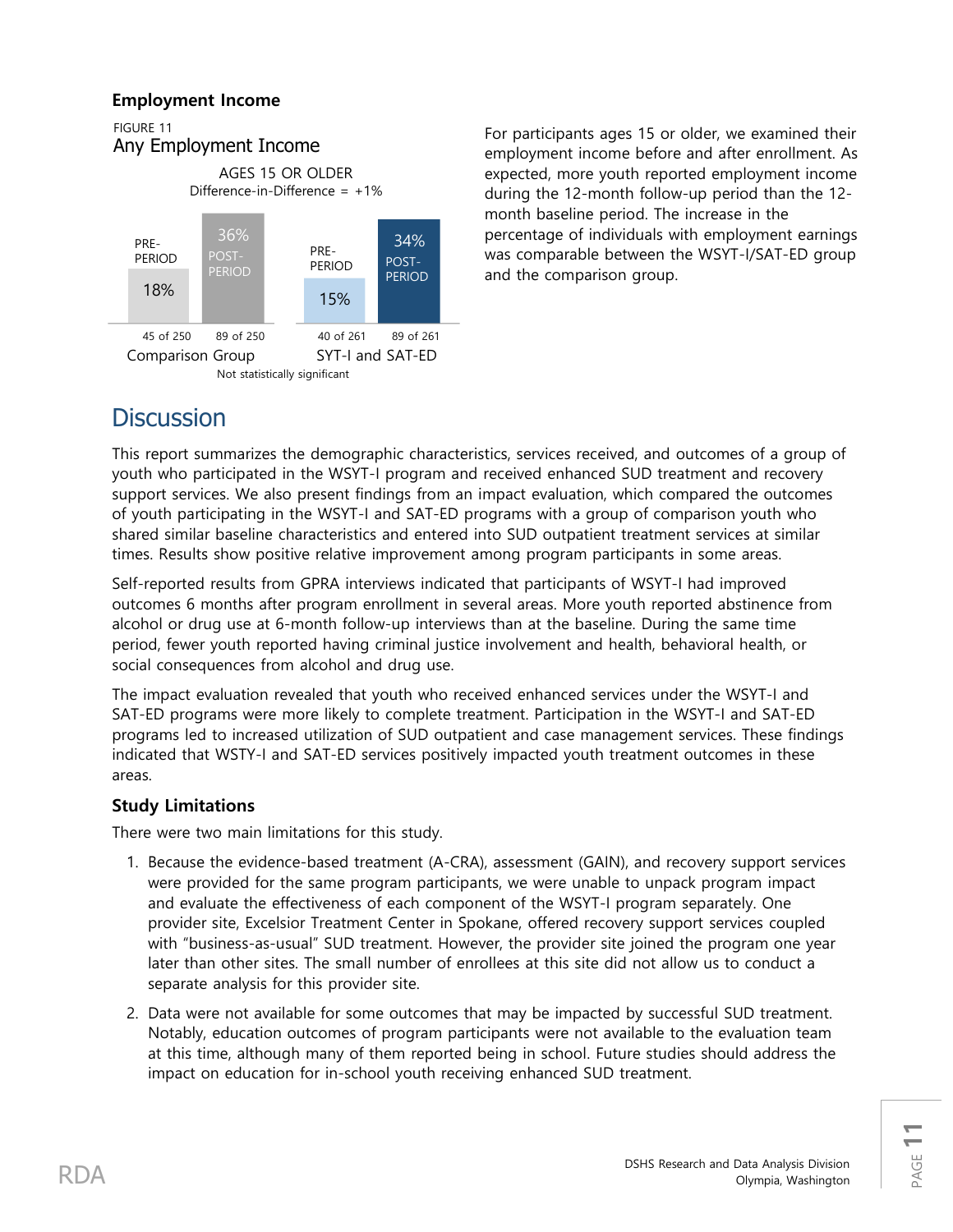# Supporting Tables

### TABLE 1

Selected GPRA Performance Measures at Intake and 6-Month Follow-up

|                                          | Number of<br>Cases | Intake | 6 Month<br>Follow-up | Rate of<br>Change<br>0-6 Months |
|------------------------------------------|--------------------|--------|----------------------|---------------------------------|
| Abstinence from Use                      | 337                | 22%    | 53%                  | $+147\%$ ***                    |
| Stability in Housing                     | 353                | 86%    | 87%                  | $+1\%$                          |
| Currently Employed or In School          | 352                | 89%    | 89%                  | $-0\%$                          |
| No Health/Behavioral/Social Consequences | 338                | 66%    | 84%                  | $+27\%***$                      |
| No Criminal Justice Involvement          | 341                | 79%    | 88%                  | $+12\%$ ***                     |
| Socially Connected                       | 349                | 73%    | 76%                  | $+4%$                           |
| No Self-Reported Poor Mental Health      | 341                | 33%    | 38%                  | $+21%$                          |
| Good Physical Health                     | 351                | 83%    | 86%                  | $+4%$                           |

NOTE: \*\*\*Statistically significant (p<.001).

### **DEFINITIONS:**

**Abstinence from Use:** A person is considered abstinent if for the past 30 days she/he did not use alcohol or illegal drugs.

**Housing Stability:** A youth is considered "Housed" if for most of the time in the past 30 days they: (a) "Own/Rent Apartment, Room, or House"; or (b) Live in "Someone else's apartment, room, or house."

**Employment/Education:** A person is considered currently employed or in school if enrolled in school or a job training program either full- or part-time (including on summer break) OR if employed full- or parttime.

**No Health/Behavioral/Social Consequences:** A person is considered to have experienced no health/behavioral/social consequences if the person did not experience stress or emotional problems, or give up important activities due to alcohol or drug use during the past 30 days.

**No Criminal Justice Involvement:** A person is considered to have no involvement in the criminal justice system if she/he was not arrested the past 30 days.

**Social Connectedness:** A person is considered socially connected if in the past 30 days the person had (a) attended any self-help groups for recovery; (b) had an interaction with family and/or friends that are supportive of his/her recovery.

**No Self-Reported Poor Mental Health:** Did not reported any day during the past 30 days with experiences of serious depression, anxiety, hallucinations, trouble focusing or remembering, trouble controlling violent behavior, attempted suicide, or been prescribed medication for psychological/emotional problems, not due to alcohol and substance use.

**Good Physical Health:** Reported excellent, very good, or good health at the time of the interview.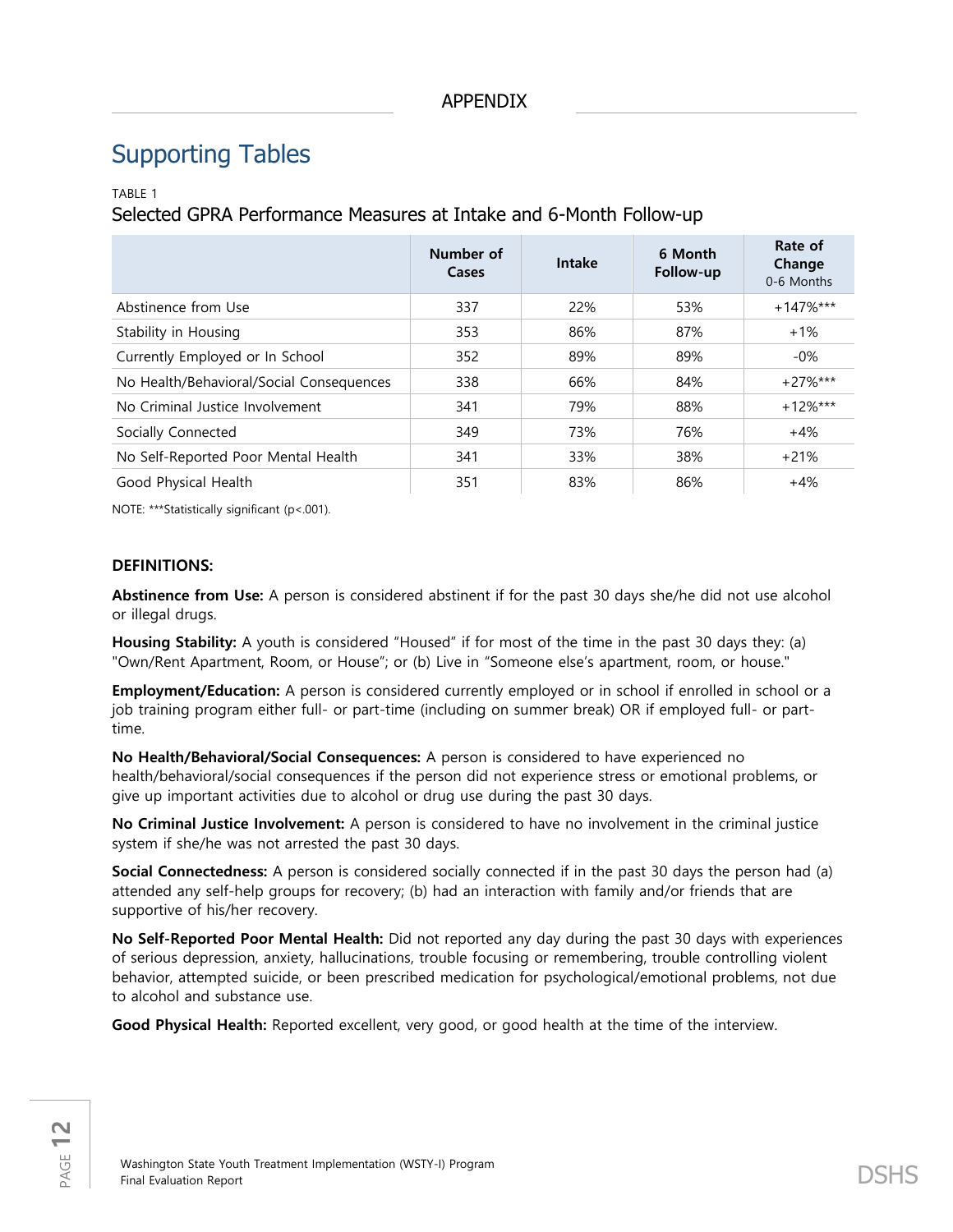# TABLE 2 Baseline Characteristics of WSYT-I/SAT-ED Participants and Comparison Group

|                                                        | <b>WSYT-I and SAT-ED</b><br>$TOTAL = 363$ | <b>Comparison Group</b><br>$TOTAL = 363$ |
|--------------------------------------------------------|-------------------------------------------|------------------------------------------|
| Gender                                                 |                                           |                                          |
| Male                                                   | 55.4%                                     | 54.3%                                    |
| Female                                                 | 44.6%                                     | 45.7%                                    |
| <b>Average Age</b>                                     | 15.3                                      | 15.3                                     |
| Minority Group (Categories not mutually exclusive)     |                                           |                                          |
| American Indian or Alaskan Native                      | 20.7%                                     | 19.6%                                    |
| Asian or Pacific Islander                              | 4.7%                                      | 4.1%                                     |
| Black or African American                              | 10.7%                                     | 10.2%                                    |
| Hispanic                                               | 22.9%                                     | 23.1%                                    |
| <b>Sexual Orientation</b>                              |                                           |                                          |
| Heterosexual                                           | 89.5%                                     | 89.5%                                    |
| Gay, lesbian, bi-sexual, or questioning                | 7.5%                                      | 7.5%                                     |
| Sexual orientation unknown                             | 3.0%                                      | 3.3%                                     |
| <b>County of Residence</b>                             |                                           |                                          |
| Urban, high density                                    | 21.1%                                     | 21.1%                                    |
| Other                                                  | 78.9%                                     | 78.9%                                    |
| Substance Use (Reported at admission of the current    |                                           |                                          |
| treatment episode)                                     |                                           |                                          |
| Alcohol use in past 30 days: 1-3 days                  | 28.9%                                     | 27.0%                                    |
| Alcohol use in past 30 days: 4-12 days                 | 13.5%                                     | 11.0%                                    |
| Alcohol use in past 30 days: 13+ days, but not daily   | 4.7%                                      | 4.7%                                     |
| Alcohol use in past 30 days: daily                     | 3.3%                                      | 3.0%                                     |
| Marijuana use in past 30 days: 1-3 days                | 10.5%                                     | 11.3%                                    |
| Marijuana use in past 30 days: 4-12 days               | 21.2%                                     | 21.2%                                    |
| Marijuana use in past 30 days: 13+ days, but not daily | 18.2%                                     | 18.5%                                    |
| Marijuana use in past 30 days: daily                   | 31.7%                                     | 29.8%                                    |
| Any opiate use in past 30 days                         | 9.1%                                      | 11.8%                                    |
| Any meth and amphetamines use in past 30 days          | 10.5%                                     | 10.2%                                    |
| Any other drug use in past 30 days                     | 9.1%                                      | 11.1%                                    |
| Age at first use (across all reported drugs)<12 years  | 24.8%                                     | 23.4%                                    |
| <b>SUD Treatment prior to enrollment</b>               |                                           |                                          |
| Outpatient treatment: None                             | 71.3%                                     | 71.9%                                    |
| Outpatient treatment: 1-10 days                        | 13.5%                                     | 13.2%                                    |
| Outpatient treatment: 11-30 days                       | 9.1%                                      | 6.9%                                     |
| Outpatient treatment: 31+ days                         | 6.1%                                      | 8.0%                                     |
| Residential treatment: Any                             | 9.4%                                      | 8.5%                                     |
| Case management: Any                                   | 24.0%                                     | 20.9%                                    |
| Withdrawal management: Any                             | 0.6%                                      | 0.8%                                     |
| Assessment: Any                                        | 63.9%                                     | 63.9%                                    |
| <b>Mental Health Treatment Services</b>                |                                           |                                          |
| Outpatient                                             | 42.4%                                     | 41.6%                                    |
| Inpatient                                              | 3.9%                                      | 3.6%                                     |
| Crisis service                                         | 14.9%                                     | 14.3%                                    |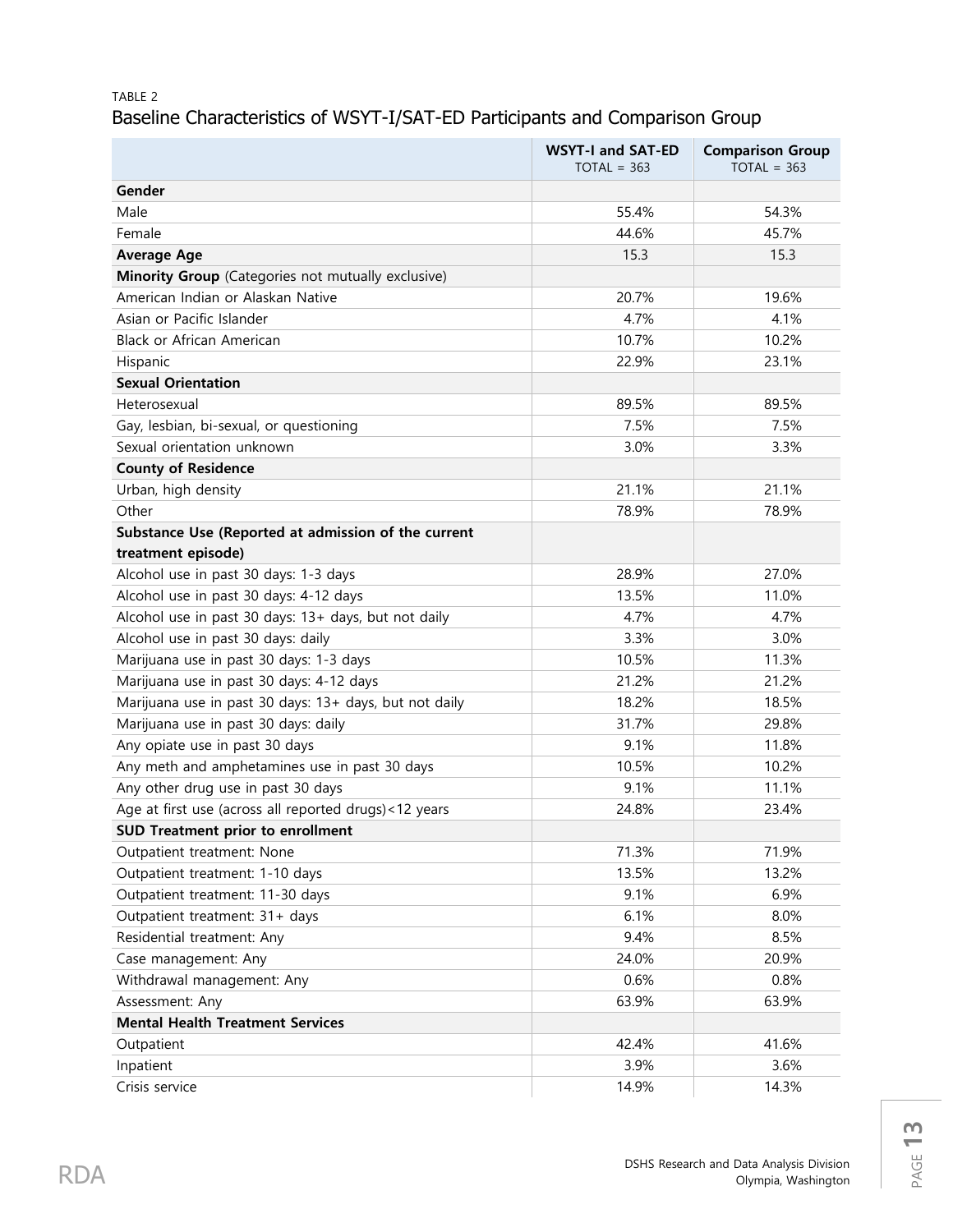|                                                             | <b>WSYT-I and SAT-ED</b><br>$TOTAL = 363$ | <b>Comparison Group</b><br>$TOTAL = 363$ |
|-------------------------------------------------------------|-------------------------------------------|------------------------------------------|
| <b>Mental Health Diagnoses</b>                              |                                           |                                          |
| Depression                                                  | 25.9%                                     | 26.4%                                    |
| Anxiety disorder                                            | 19.0%                                     | 20.4%                                    |
| Bipolar/Mania                                               | 3.6%                                      | 4.1%                                     |
| Psychotic disorder                                          | 3.0%                                      | 1.0%                                     |
| <b>ADHD</b>                                                 | 12.9%                                     | 11.8%                                    |
| Disruptive/impulse/conduct disorder                         | 10.7%                                     | 10.7%                                    |
| <b>Psychotropic Medication</b>                              |                                           |                                          |
| Antipsychotic Rx                                            | 3.9%                                      | 5.0%                                     |
| Antidepressant Rx                                           | 19.8%                                     | 21.2%                                    |
| Anxiety Rx                                                  | 6.3%                                      | 5.0%                                     |
| <b>ADHD Rx</b>                                              | 11.8%                                     | 11.6%                                    |
| Mania Rx                                                    | 0.3%                                      | 0.6%                                     |
| <b>Other Behavioral Health Indicators</b>                   |                                           |                                          |
| SUD treatment need in in 24 months prior to enrollment      | 62.0%                                     | 62.5%                                    |
| Mental health treatment need in 24 months prior to          | 68.6%                                     | 67.6%                                    |
| enrollment                                                  |                                           |                                          |
| <b>Social Service Use</b>                                   |                                           |                                          |
| <b>Basic Food</b>                                           | 65.0%                                     | 65.8%                                    |
| <b>TANF</b>                                                 | 16.5%                                     | 15.7%                                    |
| Any child welfare services                                  | 44.1%                                     | 43.8%                                    |
| Any out-of-home placements in 12 months prior to enrollment | 8.5%                                      | 9.4%                                     |
| Any out-of-home placements during the enrollment month      | 7.4%                                      | 8.0%                                     |
| <b>Health Status and Health Services</b>                    |                                           |                                          |
| Any month receiving Medicaid disabled coverage              | 4.4%                                      | 4.4%                                     |
| High risk for chronic illness (DxRx score>1)                | 6.3%                                      | 6.9%                                     |
| Inpatient hospitalization                                   | 3.3%                                      | 3.0%                                     |
| Emergency department visits: no visit                       | 47.7%                                     | 47.9%                                    |
| Emergency department visits: 1 visit                        | 28.9%                                     | 27.8%                                    |
| Emergency department visits: 2 visits                       | 13.5%                                     | 16.3%                                    |
| Emergency department visits: 3+ visits                      | 9.9%                                      | 8.0%                                     |
| <b>Criminal Justice Involvement</b>                         |                                           |                                          |
| JRA services                                                | 9.9%                                      | 12.1%                                    |
| Any charges                                                 | 47.4%                                     | 44.9%                                    |
| Any AOD-related charges                                     | 23.7%                                     | 23.1%                                    |
| Any convictions                                             | 43.3%                                     | 40.5%                                    |
| Any AOD-related convictions                                 | 19.6%                                     | 19.3%                                    |
| <b>Other Baseline Indicators</b>                            |                                           |                                          |
| Employed                                                    | 4.4%                                      | 3.9%                                     |
| Unstable housing                                            | 9.4%                                      | 8.0%                                     |

NOTE: Baseline is defined as 12 months prior to enrollment, unless otherwise indicated. All differences shown had absolute standardized mean difference (ASMD) less than 0.1, indicating acceptable balance, except for "county of residence", for which ASMD is not a suitable measure of balance. The comparison group members were exact matched on the urbanicity of county of residence, resulting in perfect balance between the two groups on this variable.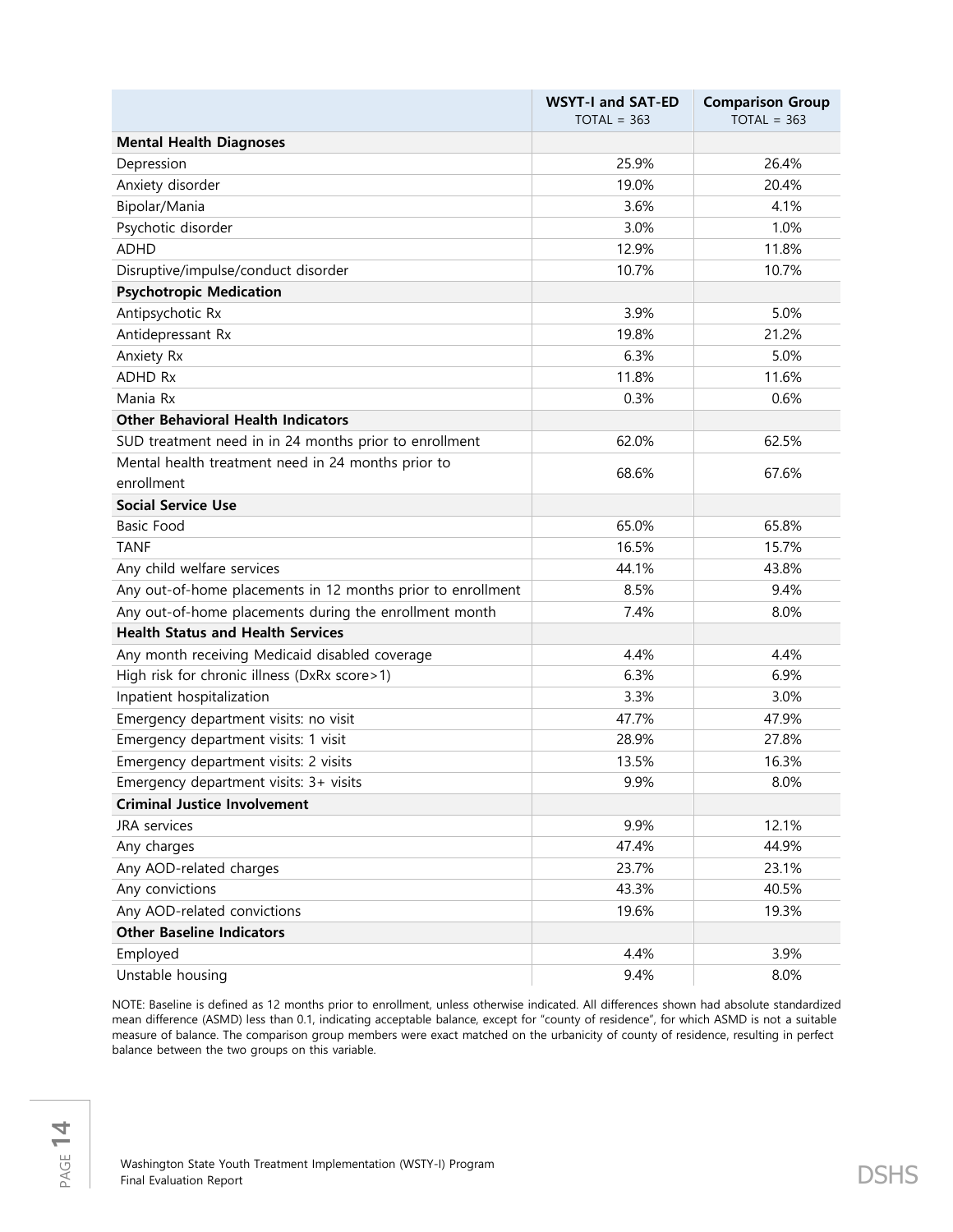### **STUDY DESIGN OF THE IMPACT EVALUATION**

We used a quasi-experimental longitudinal design to evaluation the impact of the enhanced services provided by the WSYT-I and SAT-ED programs. Key behavioral health, health, service utilization, and social indicators for WSYT-I and SAT-ED participants before and after program enrollment were compared with those of a group of comparison youth who received publicly funded, business-as-usual SUD treatment.

### **WSYT-I and SAT-ED Treatment Group:**

- Enrolled in WSYT-I or SAT-ED at any site except Excelsior (Spokane) between January 2013 and September 2017;
- Ages 12-18 at the time of enrollment;
- Received SUD outpatient treatment services within 45 days of enrollment at the provider site; and
- Had Medicaid Title 19 or SCHIP coverage in at least one month during the 12-month windows before and after the enrollment month.

#### **Comparison Pool:**

- Received publicly funded SUD outpatient treatment between January 2013 and September 2017;
- Ages 12-18 at the time of admission;
- Did not receive treatment services at the WSYT-I or SAT-ED provider sites; and
- Had Medicaid Title 19 or SCHIP coverage in at least one month during the 12-month windows before and after the admission month.

**Propensity score matching.** To identify a group of comparison youth that share similar baseline characteristics as the treatment group, we employed a statistical method called propensity score matching. We developed an algorithm-based model that predicts the probability of being in the WSYT-I/SAT-ED group with a wide array of indicators that may be correlated with SUD treatment outcomes. These indicators included demographic characteristics, behavioral health history, social service utilization, and criminal justice involvement. An iterative process was adopted to identify interactions of baseline indicators and develop the algorithm that achieves strong balance. The unit of analysis was SUD outpatient treatment episode. Comparison treatment episodes with admission dates in the same quarter as the WSYT-I and SAT-ED youth were matched based on the propensity scores obtained from the algorithm. Matching was conducted with replacement using the nearest neighbor method. One comparison youth may be matched to multiple treatment youth, and multiple treatment episodes from one comparison youth may be matched to different treatment youth. To test the balance between the comparison and treatment groups after matching, we examined the absolute standardized mean difference (ASMD) for baseline measures. See Appendix Table 2 for details of baseline matching indicators.

**Analytical approach.** We assessed whether WSYT-I and SAT-ED services had an impact on youth outcomes using generalized estimating equations (GEE). This approach allowed us to evaluate longitudinal data which were also clustered.

#### **DATA SOURCES AND MEASURES**

Data used for this report included interviews collected by the provider sites to meet federal reporting requirements and administrative data from the Integrated Client Data Base (ICDB).

**Government Performance and Results Act (GPRA) Client Outcome Measures.** The WSYT-I providers were required to conduct GPRA interviews for all participants at program intake, 6-month follow-up, and discharge. The GPRA interviews were conducted face-to-face, and included measures on alcohol and drug use, mental and physical health, and other social outcomes related to substance use such as education, employment, criminal justice, and social connectedness. We report the results of the GPRA outcome measures for WSYT-I participants in the section "Self-reported Outcomes".

**Integrated Client Data Base (ICDB).** Administrative data came from the Integrated Client Database (ICDB), a set of longitudinal client databases containing 20 years of detailed service risks, history, costs, and outcomes (Mancuso, 2014).

- **Demographic characteristics:** Age, race, gender, and county of residence information came from compiled client records in the ICDB. Sexual orientation information was retrieved from DBHR's electronic data system Behavioral Health Data System (BHDS).
- **Behavioral health indicators:** Information on the current SUD treatment episode, including types of substance, frequency of use, and age of first use across reported drugs came from BHDS. Information about mental health diagnoses, SUD and mental health treatment history was retrieved from BHDS and the Medicaid electronic data system ProviderOne, including encounter records submitted by the Behavioral Health Organizations.